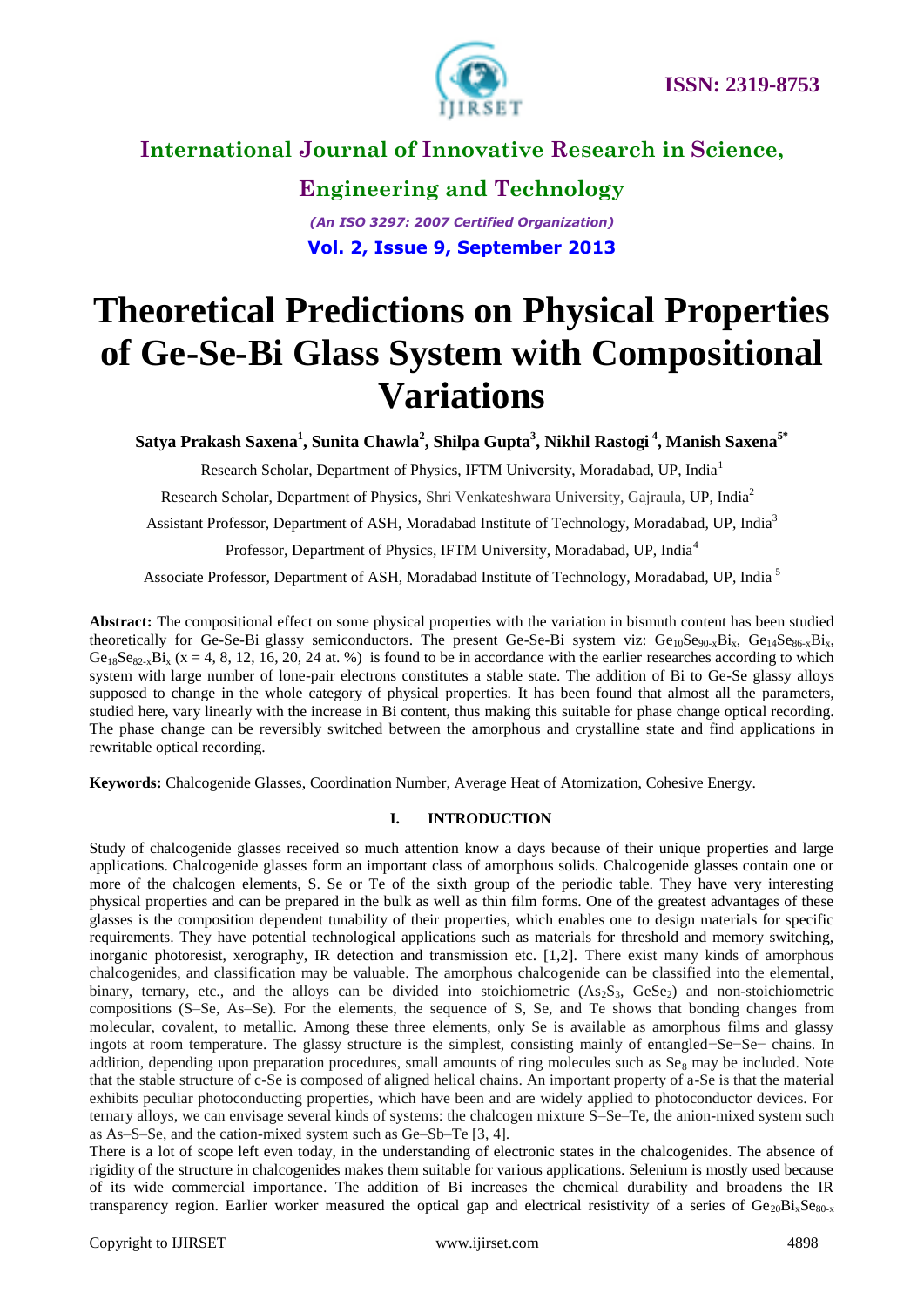

# **Engineering and Technology**

## *(An ISO 3297: 2007 Certified Organization)* **Vol. 2, Issue 9, September 2013**

glasses with (x=0, 5, 10, 15, 20, 25) [5]. They analyzed the absorption spectra of films with various Bi compositions to determine the optical band gap. It was reported that the optical band gap decreased sharply from 2.10 eV to 1.65 eV with the increase in the Bi contents from 0 to 10 at. %. The optical and electrical results suggest that the addition of Bi produces localized states near the conduction – band edge, so the electrical transport is due to hopping of electrons after being excited into localized states at the conduction-band edge.

In the present work, we have selected Ge-Se-Bi glasses to study the compositional variation on physical properties. We have taken three combination viz.  $Ge_{10}Se_{90-x}Bi_x$ ,  $Ge_{14}Se_{86-x}Bi_x$ ,  $Ge_{18}Se_{82-x}Bi_x$  (x = 4, 8, 12, 16, 20, 24 at. %) to study the physical properties, viz.: average coordination number, average heat of atomization, cohesive energy etc., by varying Bi content in all compositions as well as by increasing the Ge content from 10 to 18 and hence subsequently by decreasing selenium content in order to check the importance of Ge-Se-Bi glass system for optical recording devices.

#### **II. BONDING CONSTRAINTS & AVERAGE COORDINATION NUMBER**

Two models namely, RCNM (Random Covalent Network Model) and CONM (Chemically Ordered Network Model) have been reported to be consistent with the bonding schemes (the 8-N rule) in chalcogenide network glasses [6, 7]. Out of these two, the CONM has been adopted to understand the features observed in the property-composition dependence of a very wide range of chalcogenide glasses [8, 9]. The CONM is also referred as the change crossing model or as the COCN (Chemically Ordered Covalent Network Model) [10]. The formation of hetropolar bonds is favoured over the formation of homopolar bonds in CONM. According to CONM the glass structure can be composed of cross linked structural units of GeSe<sub>2</sub> and Bi<sub>2</sub>Se<sub>3</sub> with excess of Ge or Se dispersed among Ge-Se-Bi glass system. Though the CONM was adopted successfully to understand the features observed in the property – composition dependence of several systems, later it was found that aspects such as the ease of glass formation and stability of specific composition were not addressed to in this model. With the advent of efficient preparation techniques, the glass formation regions of some systems could be extended. Out of these models, one of which was developed by Phillips and Thrope [11, 12], the dynamics of network topology has been given importance. The CONM can account for only one of the features observed in V-VI (P, As, Sb, S, Se, Te) and IV-V (Ge, Si, S, Se, Te) systems. The topological models on the other hand can account for features at both the Z values ( $Z \sim 2.40$  and 2.67). It was, therefore, thought that the topological models are of a more general nature and therefore these models began to get wider acceptance in understanding the features observed in the property-composition dependence of chalcogenide network glasses.

The ease of glass formation and the stability of the resulting network are also associated with the value of Z. Special features observed in the Z data in a large number of systems around the threshold value of Z have been attributed to this topological transition which has been probed by studying both macroscopic and microscopic properties [13, 14].

The average coordination number (Z) is calculated using standard method [15] for the three composition of Ge-Se-Bi system, Z is given by

$$
Z = \frac{aN_{Ge} + bN_{Se} + cN_{Bi}}{a+b+c}
$$

where a, b and c are the at. % of Ge, Se and Bi respectively and  $N_{Ge}(4)$ ,  $N_{Se}(2)$ ,  $N_{Bi}(3)$  are their respective coordination number [15,16]. From the calculated values of average coordination number for Ge<sub>10</sub>Se<sub>90-x</sub>Bi<sub>x</sub>, Ge<sub>14</sub>Se<sub>86-x</sub>Bi<sub>x</sub>, Ge<sub>18</sub>Se<sub>82-</sub>  $_{x}$ Bi<sub>x</sub> (x = 4, 8, 12, 16, 20, 24 at. %) systems, it is clear from figure 1 that values of Z increase with increase in concentration of Bi from 4 to 24 as well as increase in Ge content from 10 to 18 in Ge-Se-Bi system.

#### **III. DEVIATION FROM THE STOICHIOMETRY OF COMPOSITION**

The parameter R also plays an important role in the analysis of the results. Depending on R values, the chalcogenide systems can be organized into three different categories:

- For  $R = 1$ , the system reaches the stoichiometric composition since only hetero polar bonds are present.
- For  $R > 1$ , the system is chalcogen-rich. There are hetero-polar bonds and chalcogen–chalcogen bonds present.
- For  $R < 1$ , the system is chalcogen-poor. There are only hetero-polar bonds and metal-metal bonds present.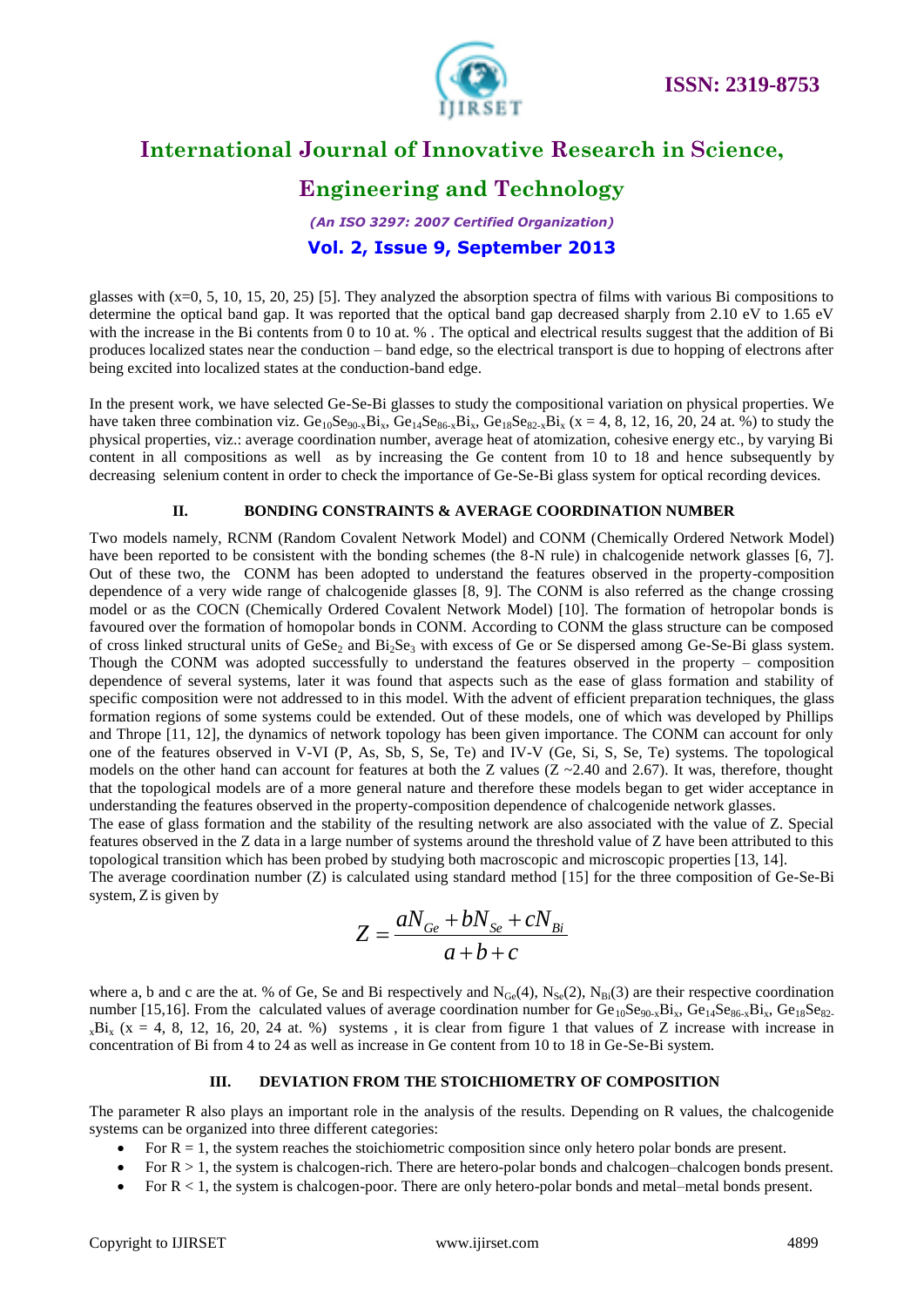

## **Engineering and Technology**

*(An ISO 3297: 2007 Certified Organization)* **Vol. 2, Issue 9, September 2013**



Figure 1: Variation of Average Coordination Number with Bismuth at. % (a- Ge<sub>10</sub>Se<sub>90-x</sub>Bi<sub>x</sub>, b-Ge<sub>14</sub>Se<sub>86-x</sub>Bi<sub>x</sub>, C- Ge<sub>18</sub>Se<sub>82-x</sub>Bi<sub>x</sub>)

From figure 2, it is clear that our system is more or less chalcogen rich up to  $x=16$  at % for almost all the three composition taken here. For  $Ge_{10}Se_{90-x}Bi_x$  the values of R goes on decreasing from 3.308 (x=4 at. %) to 1.17 (x=24 at.  $\%$ ) but still R>1 so this combination is well placed in the category of 'chalcogen rich'. In case of next combination,  $Ge_{14}Se_{86-x}Bi_x$  the values of R are greater than 1 up to x=20, i.e., this combination is also chalcogen rich but the values of R goes on decreasing from 2.412 to 0.969 which are comparatively on lower side in comparison to the first combination, i.e.,  $Ge_{10}Se_{90x}Bi_x$ , while for  $Ge_{18}Se_{82x}Bi\bf{x}$ , up to  $x=16$  at % R is greater than 1 i.e. 'chalcogen rich' but after that moving towards 'chalcogen poor' as R moves towards less than 1. So out of three compositions,  $Ge_{10}Se_{90-x}Bi_x$ , is most desirable amongst all as for all values of x, R is having values greater than one resulting in the system as "chalcogen rich" and hetropolar (Ge-Se) bonds as well as chalcogen-chalcogen bonds may present here. However, the major limitation of this approach is that it does not account for molecular interaction, which plays a vital role in the relaxation process in the glass transition region [16].



**Figure 2**: Variation of parameter R with Bi content (a- $Ge_{10}Se_{90-x}Bi_x$ , b- $Ge_{14}Se_{86-x}Bi_x$ , c- $Ge_{18}Se_{82-x}Bi_x$ )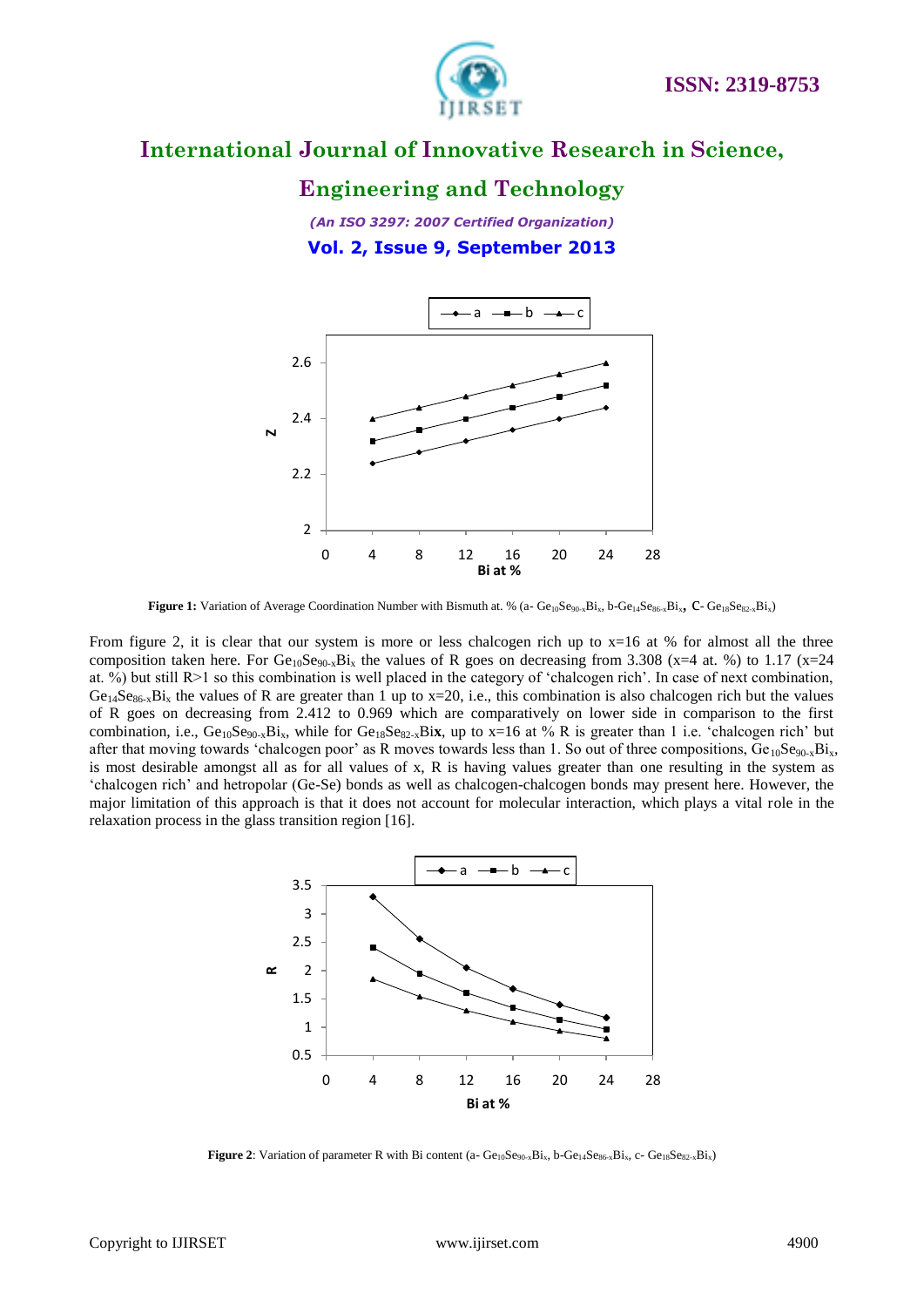

# **Engineering and Technology**

## *(An ISO 3297: 2007 Certified Organization)* **Vol. 2, Issue 9, September 2013**

#### **IV. AVERAGE HEAT OF ATOMIZATION, COHESIVE ENERGY AND BAND GAP**

As proposed by Pauling[17, 18], in case of ternary and higher order semiconductor materials, the average heat of atomization  $H_s$  is defined for a compound  $A_a B_b C_c$  is considered as a direct measure of the cohesive energy and thus average bond strength, as

$$
H_s = \frac{aH_s^A + bH_s^B + cH_s^C}{a+b+c}
$$

where a, b, c are the ratios of A(Ge), B(Se), and C(Bi) respectively. The values of average heat of atomization for all the three compositions of Ge-Se-Bi ternary system is calculated by using this relation and the values of heat of atomization in the units of KJ/mol, i.e., 376.6, 227, 207.1 for Ge, Se and Bi respectively. Average single bond energy Hs /Z which is a measure of cohesive energy, decreases with increase in Bi content from 4 to 24 at % for all the three compositions, resulting in increase of optical band gap. A graphical representation of average heat of atomization per single bond  $H_s/Z$  with the variation in Bi content is given in figure 3.



**Figure 3:** Variation of  $H_x/Z$  with Bi content (a-  $Ge_{10}Se_{90-x}Bi_x$ , b- $Ge_{14}Se_{86-x}Bi_x$ , c-  $Ge_{18}Se_{82-x}Bi_x$ )

Cohesive energy measures the average bond strength of the system. By using the chemical bond approach (CBA) method, the bond energies are assumed to be additive. The cohesive energy for investigated samples has been calculated [19]. The cohesive energy for the Ge-Se-Bi system is calculated by summing the bond energies over all bonds expected in the system by using the relation:

$$
CE = \sum C_i D_i
$$

where Ci and Di are the number of expected chemical bonds and energy of each bond respectively. The variation of cohesive energy with Bi content is shown in figure 4 which indicate a decrease in cohesive energy with increase in Bi content from 4 to 24 at % for all the three compositions.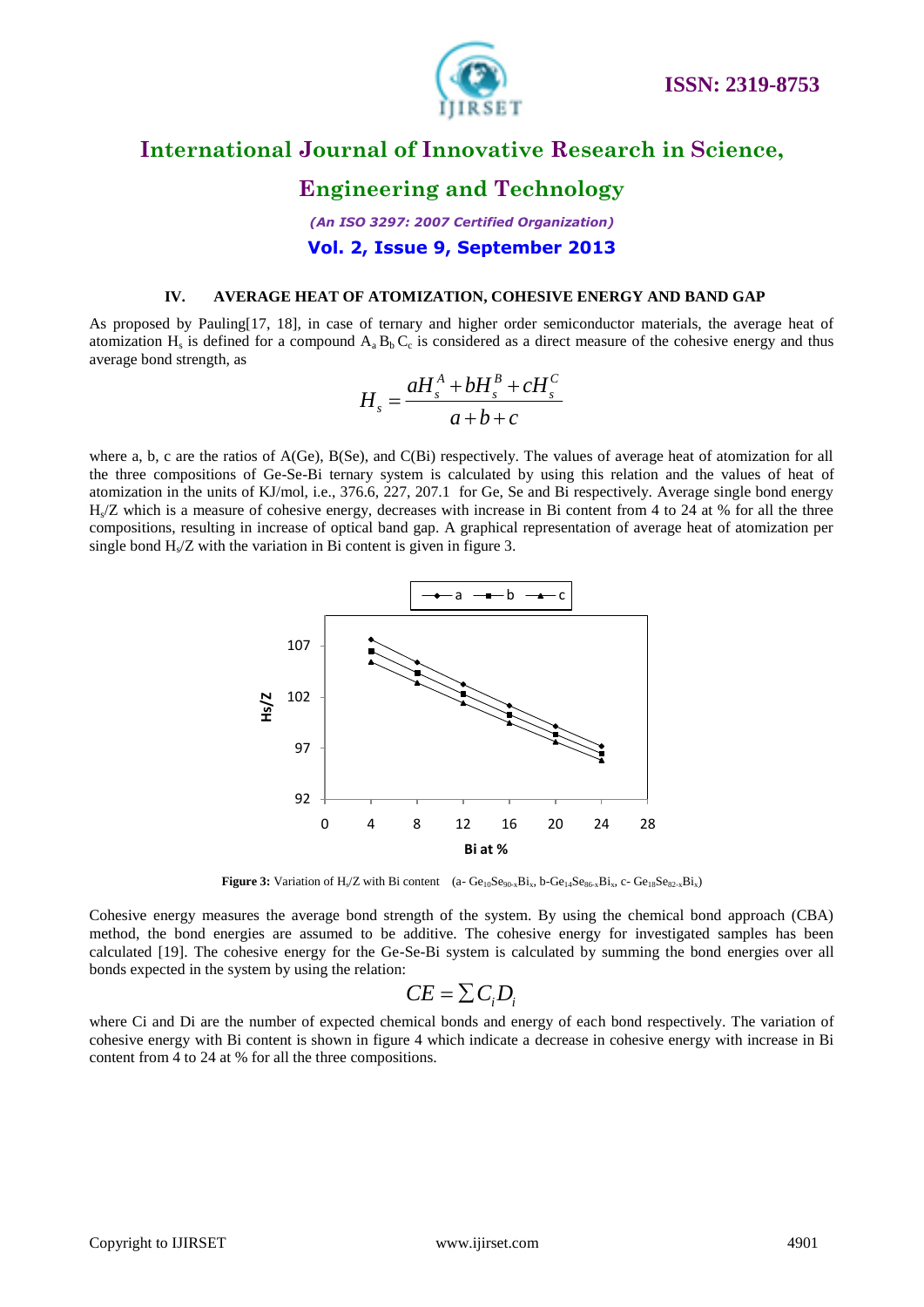

## **Engineering and Technology**

*(An ISO 3297: 2007 Certified Organization)* **Vol. 2, Issue 9, September 2013**



Figure 4: Variation of Cohesive Energy with Bi content (a- Ge<sub>10</sub>Se<sub>90-x</sub>Bi<sub>x</sub>, b-Ge<sub>14</sub>Se<sub>86-x</sub>Bi<sub>x</sub>, c- Ge<sub>18</sub>Se<sub>82-x</sub>Bi<sub>x</sub>)

It has been observed that the variation in the values of theoretical band gap (Eg) with composition can be described by the following relation [20]:

$$
Eg(ABC) = aEg(A) + bEg(B) + cEg(C)
$$

where a, b, and c are the volume fractions and Eg(A), Eg(B) and Eg(C) are the optical gaps of elements A, B and C respectively. The values of theoretical band gap (Eg) decreases with the increase in the Bi content from 4 to 24 at % as depicted in figure 5.



Figure 5: Variation of theoretical band gap with Bi content (a- Ge<sub>10</sub>Se<sub>90-x</sub>Bi<sub>x</sub>, b-Ge<sub>14</sub>Se<sub>86-x</sub> Bi<sub>x</sub>, c- Ge<sub>18</sub>Se<sub>82-x</sub>Bi<sub>x</sub>)